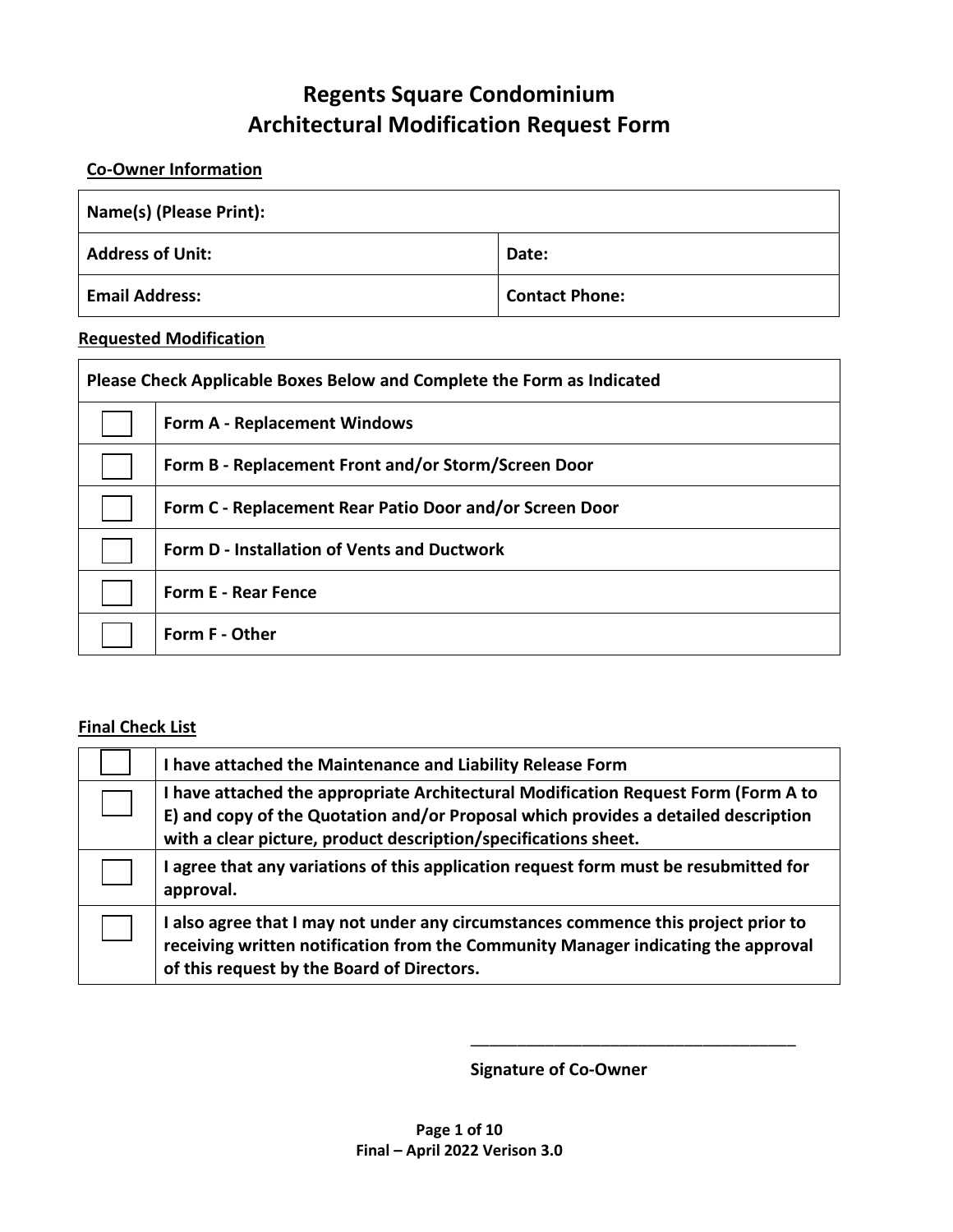#### **Regents Square Condominium**

#### **Architectural Modification Request Form**

#### **Form A – Replacement Windows**

**All replacement windows must be the same in colonial design, style, and appearance as the original windows. Please provide a copy of the Quotation and/or Proposal which provides a detailed description of the planned installation and window product selected with a clear picture, product description/specifications sheet.** 

**As shown below all replacement windows must comply with the following standards:**

- **Trim, casement, grid patterns must be colonial in style.**
- **The number of panes of glass must identical to original.**
- **Total glass area must be the same – identical to original.**
- **The color must be white or an approved color.**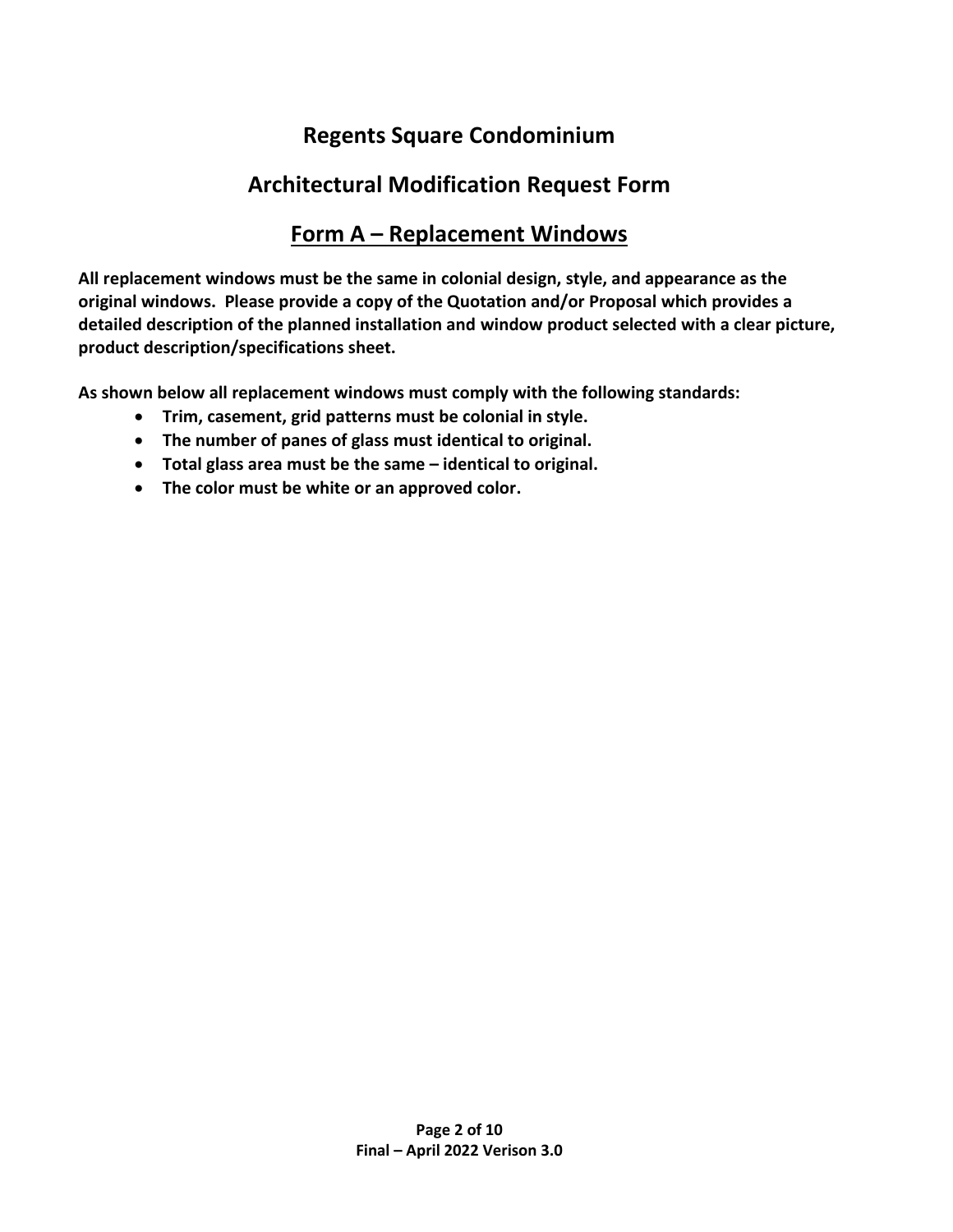# **Form B – Replacement Front Door and/or Storm/Screen Door**

**All replacement doors must be one of the approved styles as shown in Part 2 of this form. Please provide a copy of the Quotation and/or Proposal which provides a detailed description of the planned installation and door product selected with a clear picture, product description/ specifications sheet.**

#### **Part 1 – Front Door Specifications**

**Please provide the following information regarding the replacement you are planning to install.** 

| Door Height (Inches) |  |
|----------------------|--|
| Door Width (Inches)  |  |
| Door Color           |  |

**Please note: All replacement doors must fit the entire opening without the use of spacers to fill the height or width of the door and must be painted an approved Regents Square paint color.**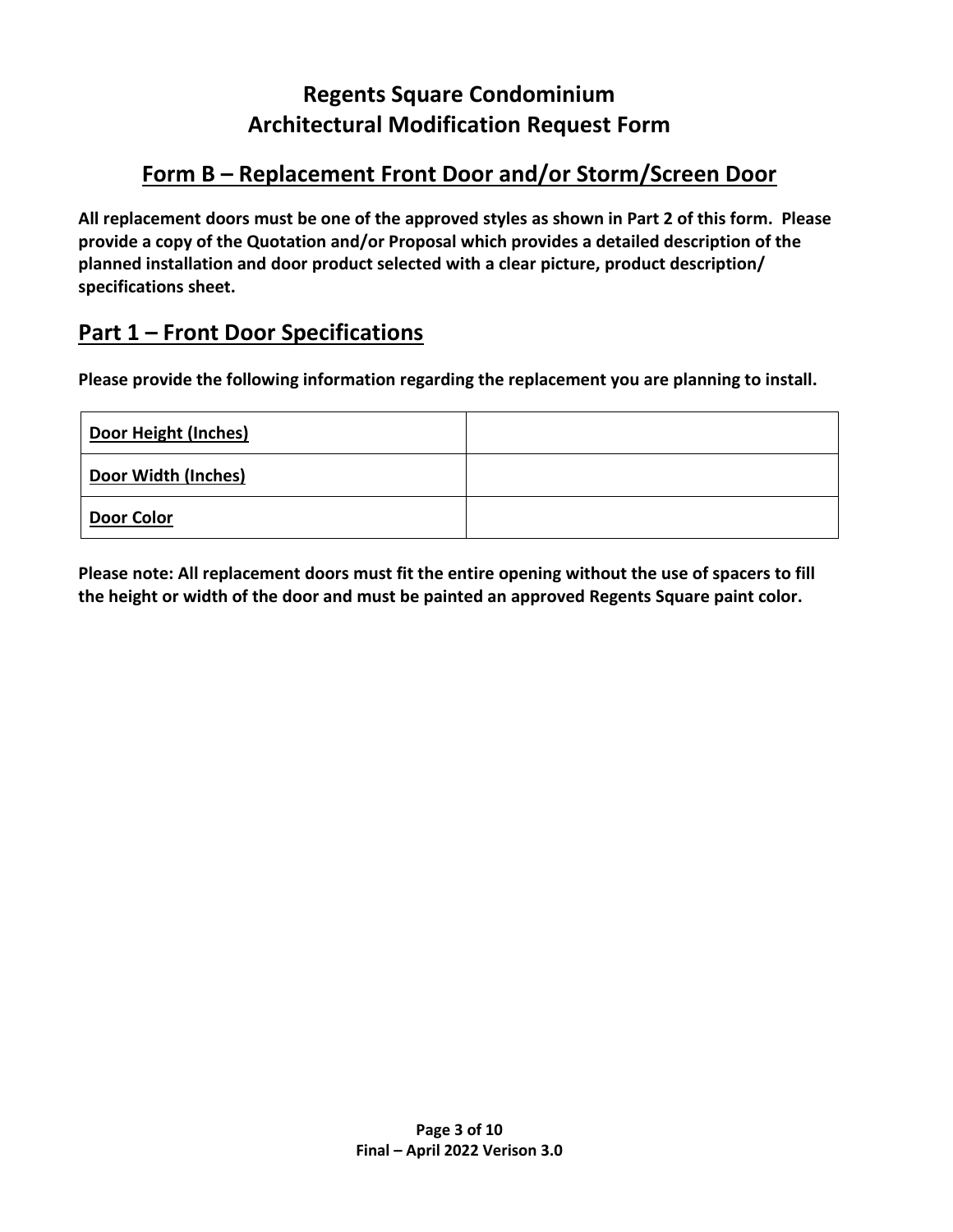# **Form B – Replacement Front Door and/or Storm/Screen Door**

# **Part 2 – Please Identify the Front Door Style Selected (check the box)**



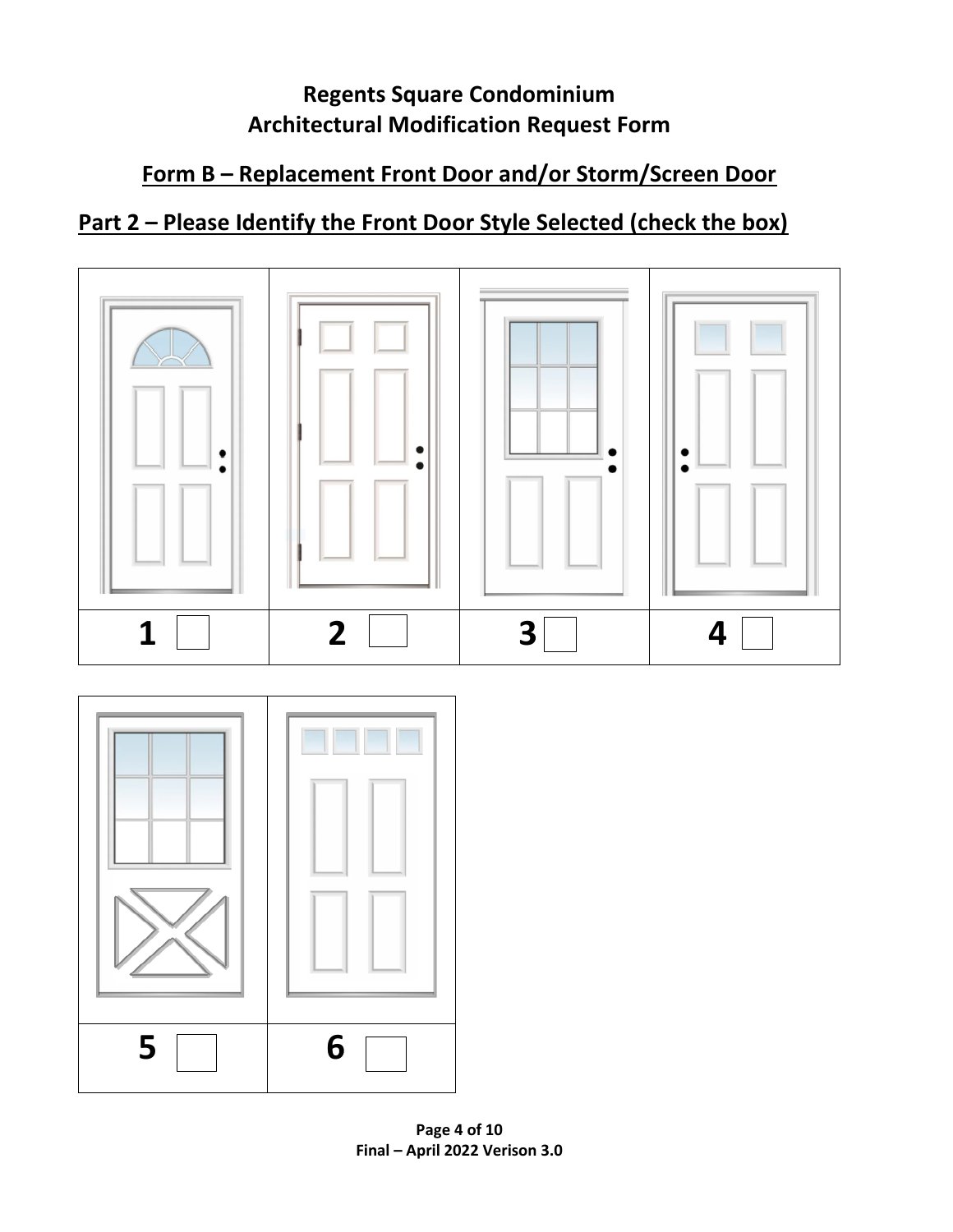### **Part 3 – Storm Door Specifications**

**Please provide the following information regarding the replacement you are planning to install.** 

| Door Height (Inches) |  |
|----------------------|--|
| Door Width (Inches)  |  |
| Door Color           |  |

**All replacement storm doors must fit the entire opening without the use of spacers to fill the height or width of the door and must be painted an approved Regents Square paint color. One approved door style is a full-view door as shown below, configured with either glass or plexiglass; this style displays your entry door to its best advantage.** 

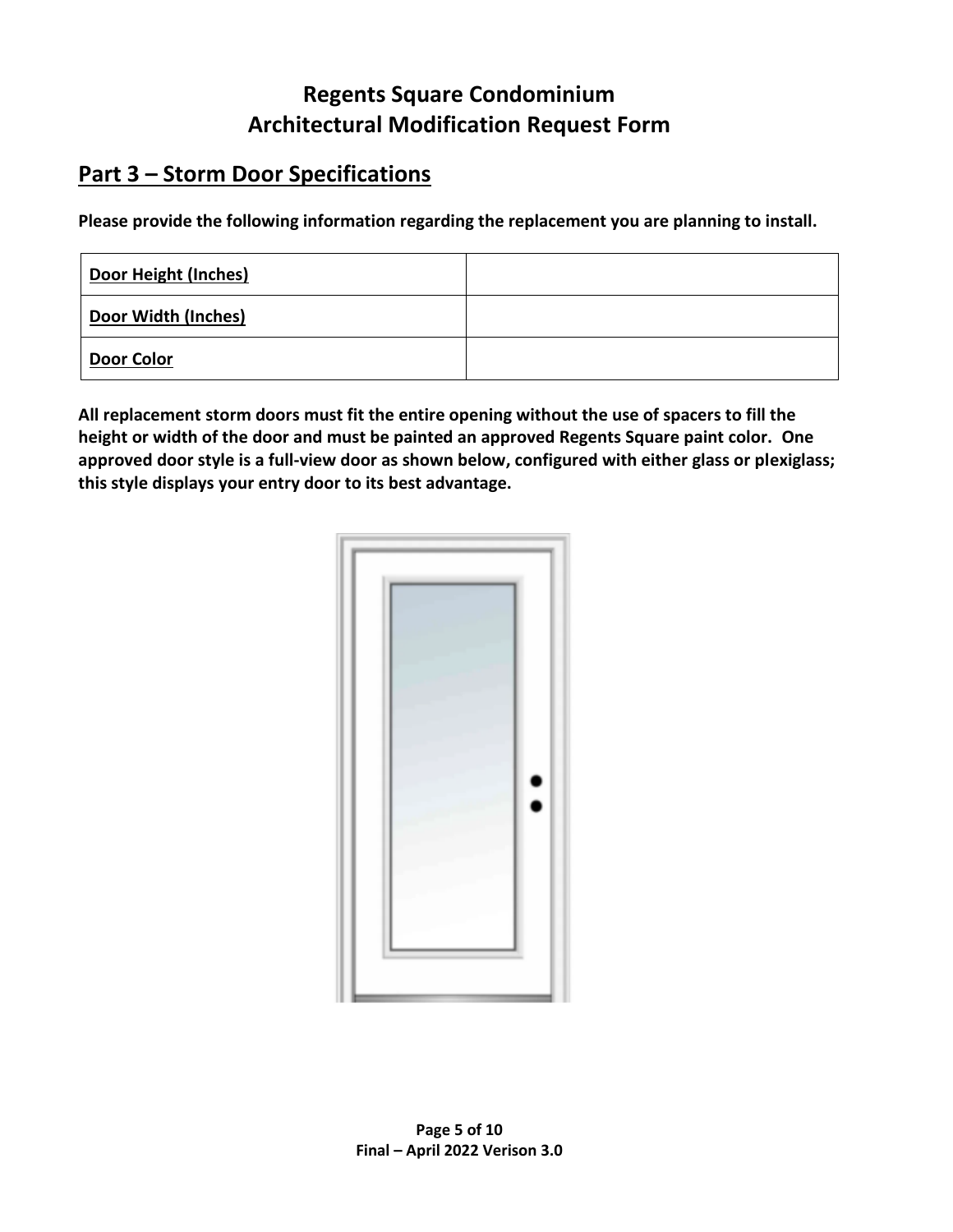# **Form C – Replacement Rear Patio Door and/or Screen Door**

**All replacement rear patio doors must be one of the two approved styles as shown below and the exact door installed may vary based on the size of the opening and exact door configuration selected by the co-owner. In addition, a co-owner may select a door glass style with or without Grilles and Mullions. Please provide a copy of the Quotation and/or Proposal which provides a detailed description of the planned installation and door product selected with a clear picture, product description/specifications sheet. Please note: All replacement doors must fit the entire opening without the use of spacers to fill the height or width of the door and must be painted an approved Regents Square Paint color.**

#### **Part 1 – Door Specifications**

**Please provide the following information regarding the replacement you are planning to install.** 

| <b>Door Height (Inches)</b> |  |
|-----------------------------|--|
| Door Width (Inches)         |  |
| <b>Door Color</b>           |  |

**Please note: All replacement doors must fit the entire opening without the use of spacers to fill the height or width of the door and must be painted an approved Regents Square paint color.**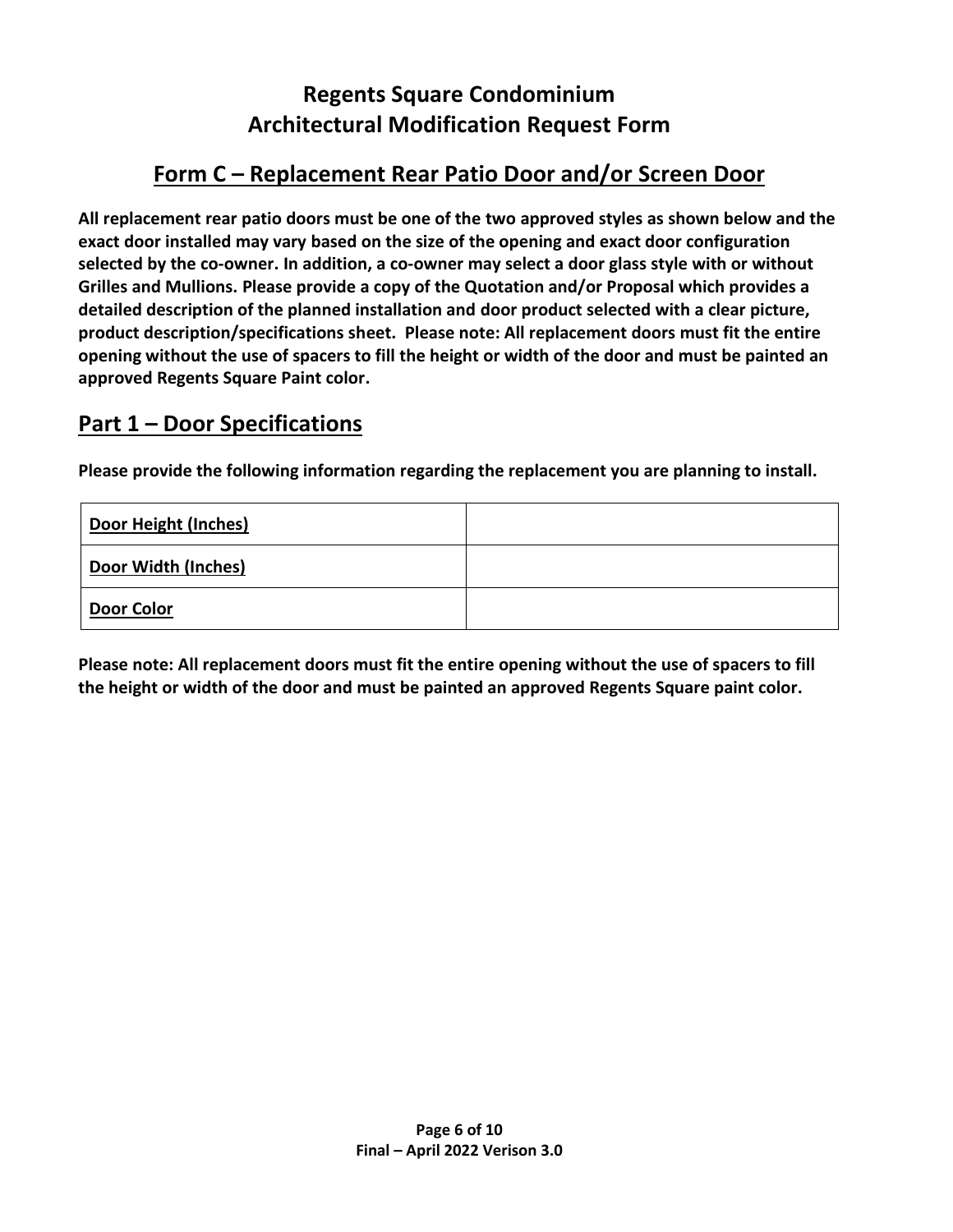## **Form C – Replacement Rear Patio Door and/or Screen Door**

# **Part 2 – Please Identify the Door Style Selected (check the box)**

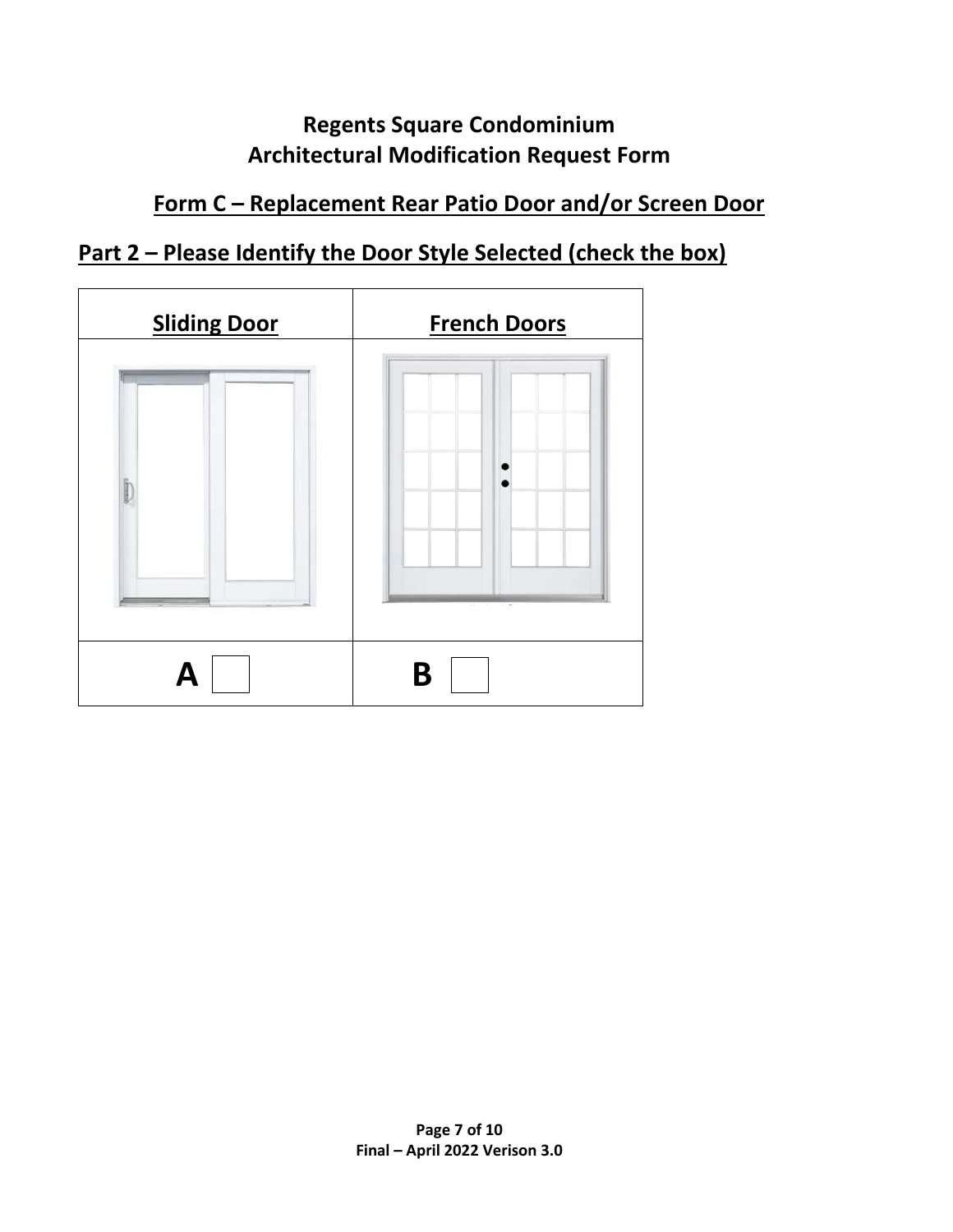#### **Regents Square Condominium**

### **Architectural Modification Request Form**

#### **Form D - Vents and Duct Work**

**Co-owners may install vents to the outside of a unit. Usually, they are to vent dryers and/or for stove top ventilation. All exterior vents and ducting need to be approved by the Board before installation. Please provide a detailed description of the planned installation and vent/duct work product selected with a clear picture, product description/ specifications sheet. Below is a sample exterior vent.** 

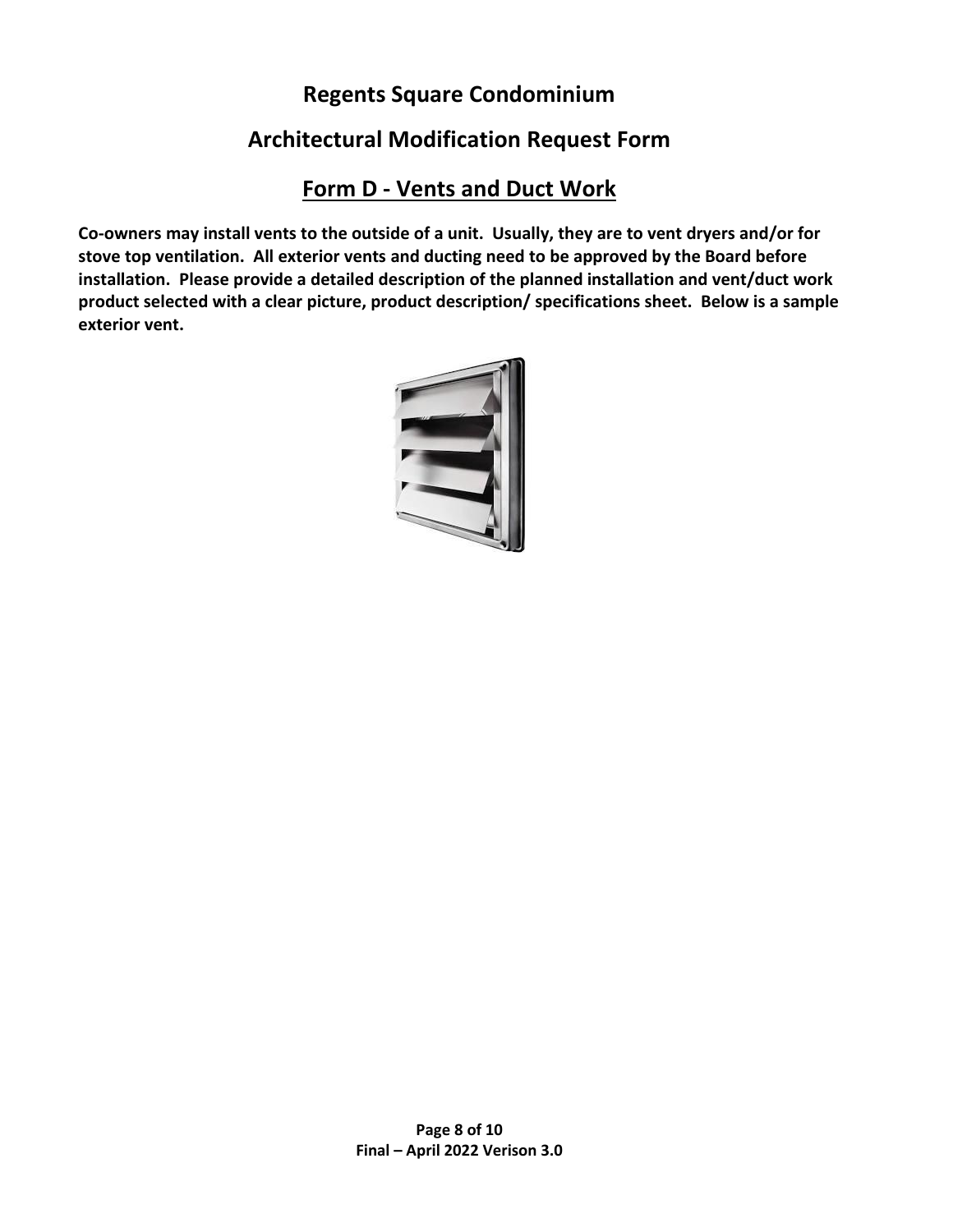### **Form E - Rear Fence**

**Please Note: A patio's rear side fences are installed and maintained by the Condominium. A coowner, with Board permission, may install a gated rear fence to enclose the patio. Such a fence and gate are at the co-owners' expense and responsibility to maintain in satisfactory condition. A gate is required to allow access by the condominium as necessary for maintenance of the exterior of the townhouses. A rear fence may only be as far (i.e. distance) from the back wall of the unit as specified in the Master Deed. Any fence that is erected beyond the distance as specified in the Master Deed must be removed promptly and at the co-owner's expense.** 

**All new or replacement rear fences must be one the two approved styles shown below. A rear fence must be no higher than existing side fences. Please provide a copy of the Quotation and/or Proposal which provides a detailed description of the planned installation and fencing product selected with a clear picture, product description/ specifications sheet. Please Note: Fences should remain natural in color and not be stained or painted. A clear wood preservative is permitted.** 



**\* Please note – this design, although not noted in the co-owner's handbook, is acceptable.**